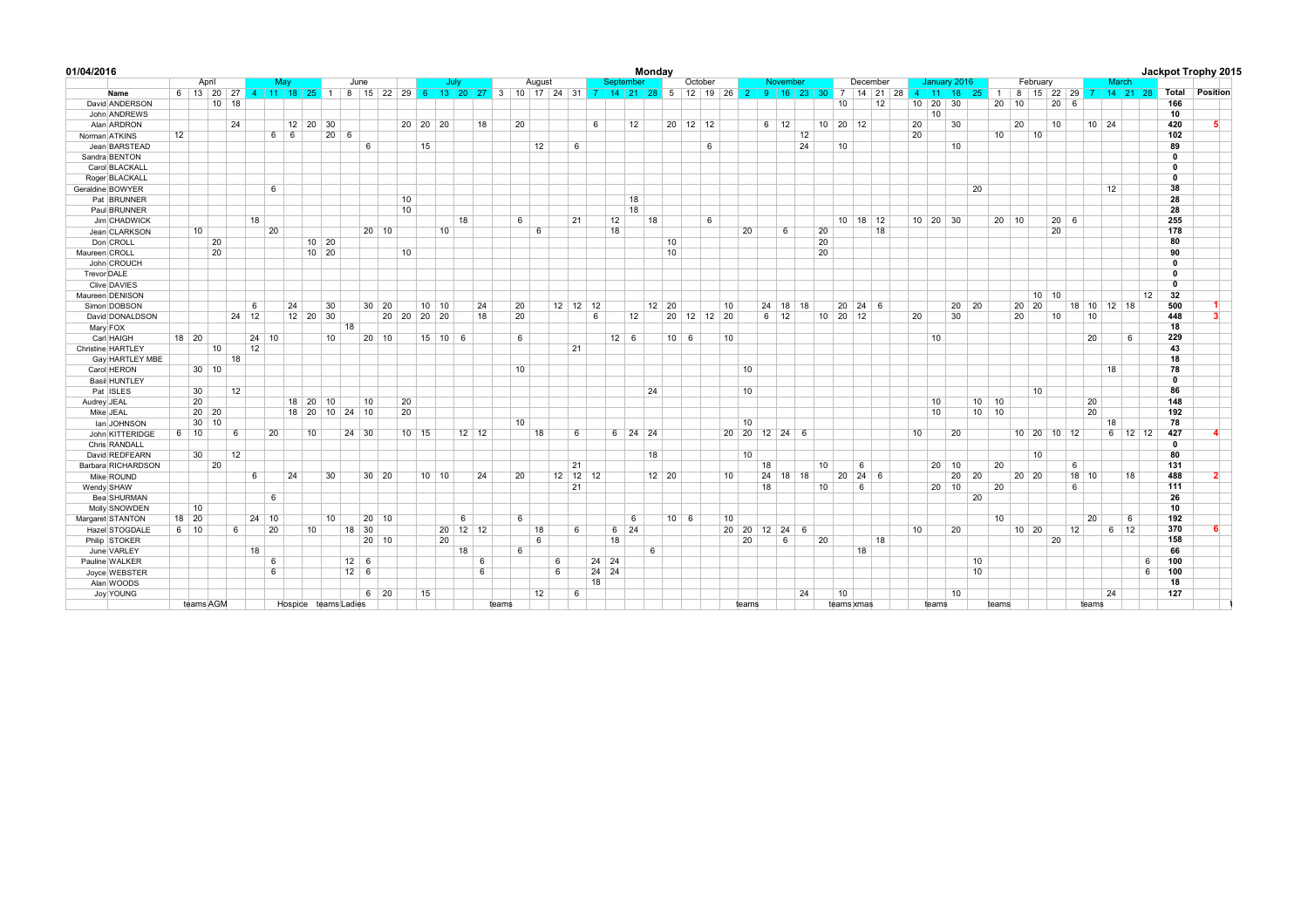| 01/04/2016           |    |             |                    |    |                                                                |   |          |                 |              |             |              |   |            |      |    |        |                    |            |    |       |    |    | Wednesday |         |    |    |             |          |    |    |    |          |              |    |    |              |             |             |    |                   |    |             |    |       |             |    |                         | Jackpot Trophy 2015                                                                           |  |
|----------------------|----|-------------|--------------------|----|----------------------------------------------------------------|---|----------|-----------------|--------------|-------------|--------------|---|------------|------|----|--------|--------------------|------------|----|-------|----|----|-----------|---------|----|----|-------------|----------|----|----|----|----------|--------------|----|----|--------------|-------------|-------------|----|-------------------|----|-------------|----|-------|-------------|----|-------------------------|-----------------------------------------------------------------------------------------------|--|
|                      |    | April       |                    |    | May                                                            |   |          |                 | June         |             |              |   | July       |      |    | August |                    |            |    | Septe |    |    |           | October |    |    |             | November |    |    |    | December |              |    |    | January 2016 |             |             |    | February          |    |             |    | March |             |    |                         |                                                                                               |  |
| Name                 |    |             |                    |    | 1 8 15 22 29 6 13 20 27 3 10 17 24 1 8 15 22 29 5 12 19 26 2 9 |   |          |                 |              |             |              |   |            |      |    |        |                    |            |    |       |    |    |           |         |    |    |             |          |    |    |    |          |              |    |    |              |             |             |    |                   |    |             |    |       |             |    |                         | 16 23 30 7 14 21 28 4 11 18 25 2 9 16 23 30 6 13 20 27 3 10 17 24 2 9 16 23 30 Total Position |  |
| David ANDERSON       |    |             |                    |    |                                                                |   |          |                 |              |             |              |   |            |      |    |        |                    |            |    |       |    |    |           |         |    |    |             |          |    |    |    |          |              |    |    |              |             |             |    |                   |    |             |    |       |             |    | $\overline{0}$          |                                                                                               |  |
| John ANDREWS         |    |             |                    |    | 6                                                              | 6 |          |                 |              |             | 20           |   |            | 6666 |    |        |                    |            | 12 |       | 6  |    |           |         |    |    |             |          |    |    |    |          |              |    |    |              |             | $6$ 12      |    |                   |    |             |    |       |             | 12 | 98                      |                                                                                               |  |
| Alan ARDRON          |    |             |                    |    |                                                                |   |          |                 |              |             |              |   |            |      |    |        |                    |            |    |       |    |    |           |         |    |    |             |          |    | 6  |    |          |              |    |    |              |             |             |    |                   |    |             |    |       |             | 6  | 12                      |                                                                                               |  |
| Norman ATKINS        |    |             |                    |    |                                                                |   |          |                 |              |             |              |   |            |      |    |        |                    |            |    |       |    |    |           |         |    |    |             |          |    |    |    |          |              |    |    |              |             |             |    | 6                 |    |             |    |       |             |    | 6                       |                                                                                               |  |
| Jean BARSTEAD        |    | $6 \quad 6$ |                    |    | 6                                                              |   |          |                 |              |             | 20           |   |            |      |    | 6      |                    |            |    |       |    |    |           |         | 12 |    |             |          | 6  |    | 6  |          |              |    |    |              |             |             |    | $6 \mid 12$       |    |             |    |       |             |    | 86                      |                                                                                               |  |
| Sandra BENTON        |    |             |                    |    |                                                                |   |          |                 |              |             |              |   |            |      |    |        |                    |            |    |       |    |    |           |         |    |    |             |          |    |    |    |          |              |    |    |              |             |             |    |                   |    |             |    |       |             |    | $\overline{0}$          |                                                                                               |  |
| Carol BLACKALL       |    |             |                    |    |                                                                |   |          |                 |              |             |              |   |            |      |    |        |                    |            |    |       |    |    |           |         |    |    |             |          |    |    |    |          |              |    |    |              |             |             |    |                   |    |             |    |       |             |    | $\overline{0}$          |                                                                                               |  |
| Roger BLACKALL       |    |             |                    |    |                                                                |   |          |                 |              |             |              |   |            |      |    |        |                    |            |    |       |    |    |           |         |    |    |             |          |    |    |    |          |              |    |    |              |             |             |    |                   |    |             |    |       |             |    | $\mathbf{0}$            |                                                                                               |  |
| Geraldine BOWYER     |    |             |                    |    |                                                                |   |          |                 |              |             |              |   |            |      |    |        |                    |            |    |       |    |    |           |         |    |    |             |          |    |    |    |          |              |    |    |              |             |             |    |                   |    |             |    |       |             |    | $\mathbf{0}$            |                                                                                               |  |
| Pat BRUNNER          |    |             |                    |    |                                                                |   |          |                 |              |             |              |   |            |      |    |        |                    |            |    |       |    |    |           |         |    |    |             |          |    |    |    |          |              |    |    |              |             |             |    |                   |    |             |    |       |             |    | $\overline{\mathbf{0}}$ |                                                                                               |  |
| Paul BRUNNER         |    |             |                    |    |                                                                |   |          |                 |              |             |              |   |            |      |    |        |                    |            |    |       |    |    |           |         |    |    |             |          |    |    |    |          |              |    |    |              |             |             |    |                   |    |             |    |       |             |    | $\overline{\mathbf{0}}$ |                                                                                               |  |
| Jim CHADWICK         | 6  |             |                    |    | 6                                                              |   |          |                 |              |             | 20           |   |            |      |    | 6      |                    |            |    |       |    |    |           |         | 12 |    |             |          | 6  |    | 6  |          |              |    |    |              |             |             |    | $6 \mid 12$       |    |             |    |       |             |    | 80                      |                                                                                               |  |
| Jean CLARKSON        |    |             |                    |    |                                                                |   |          | $6\overline{6}$ |              |             |              |   |            |      | 6  |        |                    |            |    |       |    |    |           |         |    |    |             |          |    |    |    |          |              |    |    |              |             |             |    |                   | 12 |             |    |       |             |    | 24                      |                                                                                               |  |
| Don CROLL            |    |             |                    |    |                                                                |   |          |                 |              |             |              |   |            |      |    |        |                    | $\epsilon$ |    |       |    |    |           |         |    |    |             |          |    |    |    |          |              |    |    |              |             |             |    |                   |    |             |    |       |             |    | 6                       |                                                                                               |  |
| Maureen CROLL        |    | 6           | $18$ 18            | 10 |                                                                |   |          |                 |              |             |              |   |            | 18   |    |        |                    | 6          |    | 6     |    | 6  |           |         |    |    |             |          |    | 12 |    | 12       |              |    |    |              | 18          |             | 12 |                   | 12 |             |    | 12    |             |    | 166                     | 6                                                                                             |  |
| John CROUCH          | 12 |             |                    | 10 |                                                                |   | 18 12 12 |                 |              |             | $10$ 12 12   |   |            | 12   |    |        |                    |            | 6  |       | 12 |    |           |         | 6  |    | 12          |          |    | 6  |    |          | $\epsilon$   |    | 18 |              | 12          |             |    | 6                 |    | $18$ 6      |    |       | 18          |    | 236                     | 3                                                                                             |  |
| Trevor DALE          |    |             |                    |    |                                                                |   |          |                 |              |             |              |   |            |      |    |        |                    |            |    |       |    |    |           |         |    |    |             |          |    |    |    |          |              |    |    |              |             |             |    |                   |    |             |    |       |             |    | $\mathbf{0}$            |                                                                                               |  |
| Clive DAVIES         |    |             |                    |    |                                                                |   |          |                 |              |             |              |   |            |      |    |        |                    |            |    |       |    |    |           |         |    |    |             |          |    |    |    |          |              |    |    |              |             |             |    |                   |    |             |    |       |             |    | $\mathbf 0$             |                                                                                               |  |
| Maureen DENISON      |    |             |                    |    |                                                                | 6 |          |                 |              |             | 20           |   | $6 \mid 6$ | 6    |    |        |                    |            | 12 |       | 6  |    |           |         |    |    |             |          |    |    |    |          |              |    |    |              |             | $6 \mid 12$ |    |                   |    |             |    |       |             | 12 | 92                      |                                                                                               |  |
| Simon DOBSON         |    |             |                    |    |                                                                |   |          |                 |              |             |              |   |            |      |    |        |                    |            |    |       |    |    |           |         |    |    |             |          |    |    |    |          |              |    |    |              |             |             |    |                   |    |             |    |       |             |    | $\mathbf 0$             |                                                                                               |  |
| David DONALDSON      |    |             |                    |    |                                                                |   |          |                 |              |             |              |   |            |      |    |        |                    |            |    |       |    |    |           |         |    |    |             |          |    |    |    |          |              |    |    |              |             |             |    |                   |    |             |    |       |             |    | $\overline{\mathbf{0}}$ |                                                                                               |  |
|                      |    |             |                    |    |                                                                |   |          |                 |              |             |              |   |            |      |    |        |                    |            |    |       |    |    |           |         |    |    |             |          |    |    |    |          |              |    |    |              |             |             |    |                   |    |             |    |       |             |    | $\overline{\mathbf{0}}$ |                                                                                               |  |
| Mary FOX             |    |             |                    |    |                                                                |   |          |                 |              |             |              |   |            |      |    |        |                    |            | 6  |       |    |    |           |         | 6  |    | $12 \mid 6$ |          |    |    |    |          | 6            |    |    |              | $6 \mid 12$ |             |    |                   |    | $18$ 6      |    |       | 18          |    | 176                     | 5.                                                                                            |  |
| Carl HAIGH           |    |             |                    | 10 |                                                                |   |          |                 |              |             | $10 \mid 12$ |   |            | 12   |    |        |                    |            |    | 6     | 12 |    |           |         |    |    |             |          |    |    |    |          |              |    | 18 |              |             |             |    | 6<br>$12 \quad 6$ |    |             |    |       |             |    | 184                     | $\Delta$                                                                                      |  |
| Christine HARTLEY    |    |             | 18 18 10           |    |                                                                |   |          |                 |              |             |              |   |            | 18   |    |        |                    |            |    |       |    | 6  |           |         |    |    | $6 \mid 12$ |          |    | 12 |    | 12       |              | 12 |    | 6            | 18          |             |    |                   |    |             |    | 12    |             |    | $\overline{\mathbf{0}}$ |                                                                                               |  |
| Gay HARTLEY MBE      |    |             |                    |    |                                                                |   |          |                 |              |             |              |   |            |      |    |        |                    |            |    |       |    |    |           |         |    |    |             |          |    |    |    |          |              |    |    |              |             |             |    |                   |    |             |    |       |             |    |                         |                                                                                               |  |
| Carol HERON          |    |             |                    |    |                                                                |   |          |                 |              |             |              |   |            |      |    |        |                    |            |    |       |    |    |           |         |    |    |             |          |    |    |    |          |              |    |    |              |             |             |    |                   |    |             |    |       |             |    | $\overline{0}$          |                                                                                               |  |
| <b>Basil HUNTLEY</b> |    | 6           |                    |    | 6                                                              |   |          |                 |              |             |              |   |            |      | 6  |        |                    |            |    |       |    |    |           |         |    |    |             |          |    |    |    |          |              |    |    |              |             |             |    |                   |    |             |    |       |             |    | 18                      |                                                                                               |  |
| Pat ISLES            |    |             |                    |    |                                                                |   |          |                 |              |             |              |   |            |      |    |        |                    |            |    |       |    |    |           |         |    |    |             |          |    |    |    |          |              |    |    |              |             |             |    |                   |    |             |    |       |             |    | $\mathbf{0}$            |                                                                                               |  |
| Audrey JEAL          |    |             | $12 \overline{12}$ | 20 | 12 12                                                          |   |          |                 |              |             |              |   |            |      | 15 |        |                    |            | 18 |       |    |    |           |         |    | 6  |             |          |    |    |    | 6        |              |    |    | 6            |             | 6           |    |                   |    | 6 12 18     |    |       |             |    | 161                     |                                                                                               |  |
| Mike JEAL            |    |             | $12 \quad 12$      |    | 20 12 12                                                       |   |          |                 |              |             |              |   |            |      | 15 |        |                    |            | 18 |       |    |    |           |         |    | 6  |             |          |    |    |    | 6        |              |    |    |              |             | 6           |    |                   |    | 6 12 18     |    |       |             |    | 155                     |                                                                                               |  |
| lan JOHNSON          |    |             |                    |    |                                                                |   |          |                 |              |             |              |   |            |      |    |        |                    |            |    |       |    |    |           |         |    |    |             |          |    |    |    |          |              |    |    |              |             |             |    |                   |    |             |    |       |             |    | $\overline{\mathbf{0}}$ |                                                                                               |  |
| John KITTERIDGE      |    | 12          | 6 6                |    |                                                                |   |          |                 | 6 12 12 12   |             |              | 6 | 12         |      |    |        | 15 12 12 12 6 12   |            |    |       |    | 12 |           |         |    |    |             | 6        |    |    | 12 |          |              |    | 12 | 12           |             | 18          |    |                   |    | $6 \mid 12$ |    |       | 12          |    | 255                     |                                                                                               |  |
| Chris RANDALL        |    |             |                    |    |                                                                |   |          |                 |              |             |              |   |            |      |    |        |                    |            |    |       |    |    |           |         |    |    |             |          |    |    |    |          |              |    |    |              |             |             |    |                   |    |             |    |       |             |    | $\overline{\mathbf{0}}$ |                                                                                               |  |
| David REDFEARN       |    |             |                    |    |                                                                |   |          |                 |              |             |              |   |            |      |    |        |                    |            |    |       |    |    |           |         |    |    |             |          |    |    |    |          |              | 12 |    |              |             |             |    |                   |    |             |    |       |             |    | 12                      |                                                                                               |  |
| Barbara RICHARDSON   | 18 |             |                    |    |                                                                |   |          |                 | 6            |             |              |   | 6          |      |    |        |                    |            |    |       |    |    |           |         |    | 12 |             |          | 12 |    |    |          |              |    |    | 12           |             |             |    |                   |    |             |    |       | 6 6 18      |    | 96                      |                                                                                               |  |
| Mike ROUND           |    |             |                    |    |                                                                |   |          |                 |              |             |              |   |            |      |    |        |                    |            |    |       |    |    |           |         |    |    |             |          |    |    |    |          |              |    |    |              |             |             |    |                   |    |             |    |       |             |    | $\mathbf 0$             |                                                                                               |  |
| Wendy SHAW           | 18 |             |                    |    |                                                                |   |          |                 | 6            |             |              |   | 6          |      |    |        |                    |            |    |       |    |    |           |         |    | 12 |             |          | 12 |    |    |          |              |    |    | 12           |             |             |    |                   |    |             |    | 6     | $6 \mid 18$ |    | 96                      |                                                                                               |  |
| Bea SHURMAN          |    |             |                    |    |                                                                |   |          |                 |              |             |              |   |            |      |    |        |                    |            |    |       |    |    |           |         |    |    |             |          |    |    |    |          |              | 6  |    |              |             |             |    |                   |    |             |    |       |             |    | 6                       |                                                                                               |  |
| Molly SNOWDEN        |    |             |                    |    |                                                                |   |          | 6               |              |             |              |   |            |      |    |        |                    |            |    |       |    |    |           |         |    |    |             |          |    |    |    |          |              |    |    |              |             |             |    |                   |    |             |    |       |             |    | 6                       |                                                                                               |  |
| Margaret STANTON     |    | 12          | 6 6                |    |                                                                |   |          |                 | $6$ 12 12 12 |             |              |   | 12         |      |    |        | $15$ 12 12 12 6 12 |            |    |       |    | 12 |           |         |    |    |             | 12       |    |    | 12 |          |              |    | 12 | 12           |             | 18          |    |                   |    |             | 12 |       | 12          |    | 249                     | 2                                                                                             |  |
| Hazel STOGDALE       |    |             |                    |    |                                                                |   |          |                 |              |             |              | 6 |            |      |    |        |                    |            |    |       |    |    |           |         |    |    |             |          |    |    |    |          | $12 \quad 6$ |    | 6  |              |             |             |    |                   |    |             |    |       |             |    | 30                      |                                                                                               |  |
| Philip STOKER        |    |             |                    |    |                                                                |   |          |                 |              |             |              |   |            |      |    |        |                    |            |    |       |    |    |           |         |    |    |             |          |    |    |    |          | 12           |    | 6  |              |             |             |    |                   |    |             |    |       |             |    | 18                      |                                                                                               |  |
| June VARLEY          |    |             |                    |    |                                                                |   |          |                 |              | $6 \mid 10$ |              |   |            |      |    |        | 6                  |            |    |       |    |    |           |         |    |    |             |          |    |    |    |          |              |    |    |              |             |             |    |                   |    |             |    |       |             |    | 22                      |                                                                                               |  |
| Pauline WALKER       |    |             |                    |    |                                                                |   |          |                 |              |             |              |   |            |      |    |        |                    |            |    |       |    |    |           |         |    |    |             |          |    |    |    |          |              |    |    |              |             |             |    |                   |    |             |    |       |             |    | $\overline{\mathbf{0}}$ |                                                                                               |  |
| Joyce WEBSTER        |    |             |                    |    |                                                                |   |          |                 |              |             |              |   |            |      |    |        |                    |            |    |       |    |    |           |         |    |    |             |          |    |    |    |          |              |    |    |              |             |             |    |                   |    |             |    |       |             |    | $\overline{\mathbf{0}}$ |                                                                                               |  |
| Alan WOODS           |    |             |                    |    |                                                                |   |          |                 |              |             |              |   |            |      |    |        |                    |            |    |       |    |    |           |         |    |    | 6           |          |    |    |    |          |              |    |    |              |             |             |    |                   |    |             |    |       |             |    | 6                       |                                                                                               |  |
| Joy YOUNG            |    | 6           |                    |    |                                                                |   |          |                 |              | $6$ 10      |              |   |            |      |    |        | 6                  |            |    |       |    |    |           |         |    |    |             |          |    |    |    |          |              |    |    | 6            |             |             |    |                   |    |             |    |       |             |    | 34                      |                                                                                               |  |
|                      |    |             |                    |    |                                                                |   |          |                 |              |             |              |   |            |      |    |        |                    |            |    |       |    |    |           |         |    |    |             |          |    |    |    |          |              |    |    |              |             |             |    |                   |    |             |    |       |             |    |                         |                                                                                               |  |
|                      |    |             |                    |    |                                                                |   |          |                 |              |             |              |   |            |      |    |        |                    |            |    |       |    |    |           |         |    |    |             |          |    |    |    |          |              |    |    |              |             |             |    |                   |    |             |    |       |             |    |                         |                                                                                               |  |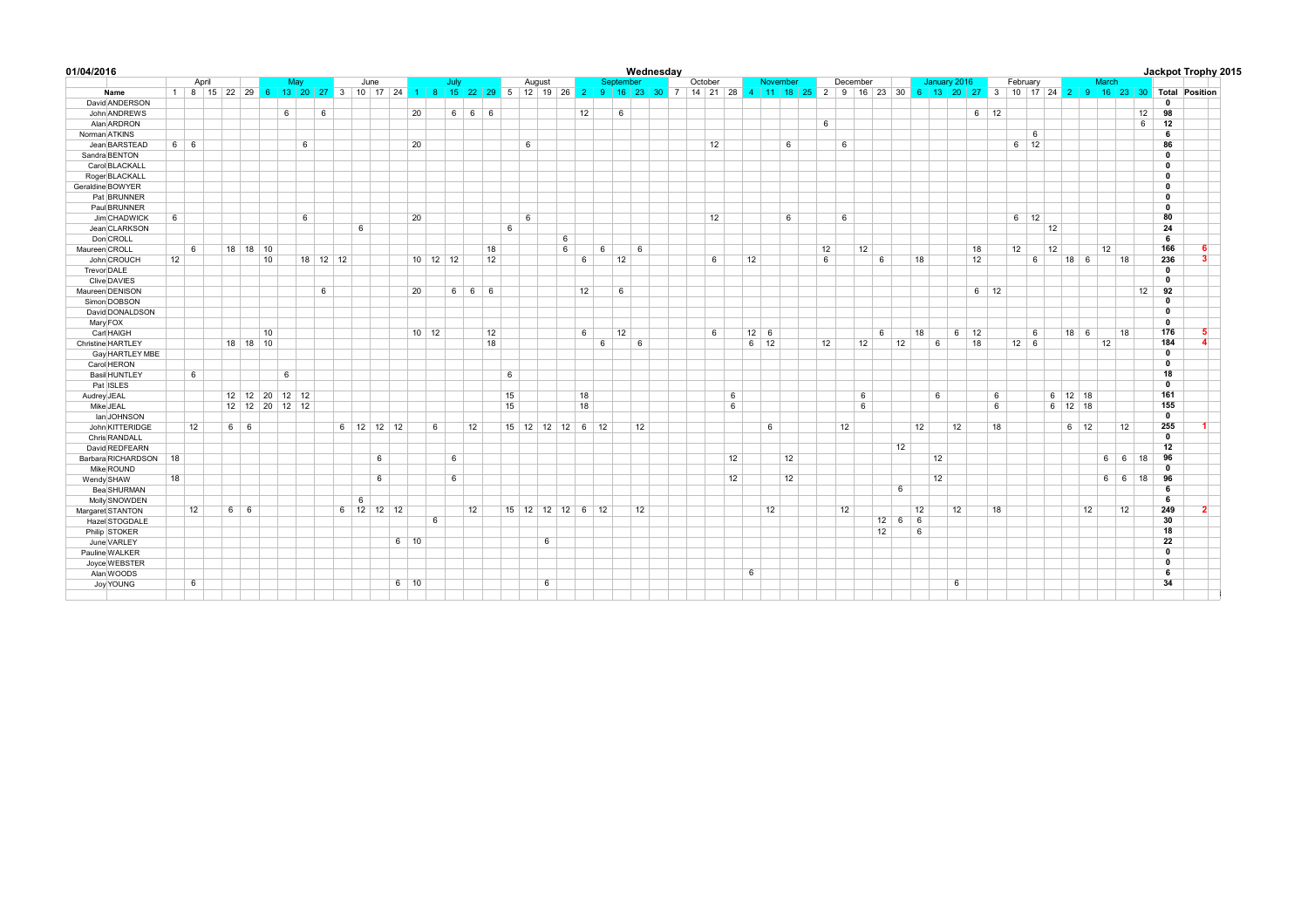| 01/04/2016           |    |                    |   |             |    |               |             |            |           |                    |              |    |              |      |             |    |    |        |    |             |           |    | Thursday |         |  |          |  |            |    |  |              |             |         |    |            |                   |   |       |  |              | Jackpot Trophy 2015                                                                                                                                            |
|----------------------|----|--------------------|---|-------------|----|---------------|-------------|------------|-----------|--------------------|--------------|----|--------------|------|-------------|----|----|--------|----|-------------|-----------|----|----------|---------|--|----------|--|------------|----|--|--------------|-------------|---------|----|------------|-------------------|---|-------|--|--------------|----------------------------------------------------------------------------------------------------------------------------------------------------------------|
|                      |    | April              |   |             |    | May           |             |            |           | June               |              |    |              | July |             |    |    | August |    |             | September |    |          | October |  | November |  | December   |    |  | January 2016 |             |         |    | February   |                   |   | March |  |              |                                                                                                                                                                |
| Name                 |    |                    |   |             |    |               |             |            |           |                    |              |    |              |      |             |    |    |        |    |             |           |    |          |         |  |          |  |            |    |  |              |             |         |    |            |                   |   |       |  |              | 2 9 16 23 30 7 14 21 28 4 11 18 25 2 9 16 23 30 6 13 20 27 3 10 17 24 1 8 15 22 29 5 12 19 26 3 10 17 24 31 7 14 21 28 4 11 18 25 3 10 17 24 31 Total Position |
| David ANDERSON       |    |                    |   |             |    |               |             |            |           |                    |              |    |              |      |             |    |    |        |    |             |           |    |          |         |  |          |  |            |    |  |              |             |         |    |            |                   |   |       |  | $\mathbf 0$  |                                                                                                                                                                |
| John ANDREWS         |    |                    |   |             |    |               |             |            |           |                    |              |    |              |      |             |    |    |        |    |             |           |    |          |         |  |          |  |            |    |  |              |             |         |    |            |                   |   |       |  | $\mathbf 0$  |                                                                                                                                                                |
| Alan ARDRON          |    |                    |   |             |    |               |             |            |           |                    |              |    |              |      |             |    |    |        |    | 12          |           |    |          |         |  |          |  |            |    |  |              |             | 6       |    |            |                   |   |       |  | 18           |                                                                                                                                                                |
| Norman ATKINS        |    |                    |   | 6           |    |               |             |            |           | $6 \mid 20 \mid 6$ |              |    |              |      |             |    |    |        |    |             |           |    |          |         |  |          |  |            |    |  |              |             |         | 6  |            |                   |   |       |  | 44           |                                                                                                                                                                |
| Jean BARSTEAD        |    | 12                 |   |             |    | $20 \t6 \t6$  |             |            |           |                    |              |    |              |      |             |    |    |        |    |             |           |    |          |         |  |          |  |            |    |  |              |             |         |    |            |                   |   |       |  | 44           |                                                                                                                                                                |
| Sandra BENTON        |    |                    |   |             |    |               |             |            |           |                    |              | 12 |              |      |             |    |    |        |    |             |           |    |          |         |  |          |  |            |    |  |              |             |         |    |            |                   |   |       |  | 12           |                                                                                                                                                                |
| Carol BLACKALL       |    |                    |   |             |    |               |             |            |           |                    |              |    |              | 6    |             |    |    |        |    |             |           |    |          |         |  |          |  |            |    |  |              |             |         |    |            |                   |   |       |  | 6            |                                                                                                                                                                |
| Roger BLACKALL       |    |                    |   |             |    |               |             |            |           |                    | 6            |    |              | 6    |             |    |    |        |    |             |           |    |          |         |  |          |  |            |    |  |              |             |         |    |            |                   |   |       |  | 12           |                                                                                                                                                                |
| Geraldine BOWYER     |    |                    |   |             |    |               |             |            |           |                    |              |    |              |      |             |    |    |        |    |             |           |    |          |         |  |          |  |            |    |  |              | 6           |         |    |            |                   |   |       |  | 6            |                                                                                                                                                                |
| Pat BRUNNER          |    |                    |   |             |    |               |             |            |           |                    |              |    |              |      |             |    |    |        |    |             |           |    |          |         |  |          |  |            |    |  |              |             |         |    |            |                   |   |       |  | $\mathbf 0$  |                                                                                                                                                                |
| Paul BRUNNER         |    |                    |   |             |    |               |             |            |           |                    |              |    |              |      |             |    |    |        |    |             |           |    |          |         |  |          |  |            |    |  |              |             |         |    |            |                   |   |       |  | $\mathbf{0}$ |                                                                                                                                                                |
| Jim CHADWICK         |    |                    |   |             |    |               |             |            |           |                    |              |    |              |      |             |    |    |        |    |             |           |    |          |         |  |          |  |            |    |  |              |             |         |    |            |                   |   |       |  | $\mathbf 0$  |                                                                                                                                                                |
| Jean CLARKSON        | 6  |                    |   |             |    |               |             |            |           |                    | $10$ 12      |    |              |      |             |    |    |        |    | 18          |           |    |          |         |  |          |  | $6 \mid 6$ |    |  |              | 12          |         |    | 6   12   6 |                   |   |       |  | 94           | 6                                                                                                                                                              |
| Don CROLL            |    |                    |   |             |    |               |             |            |           | 20                 |              |    |              |      |             |    |    |        |    |             |           |    |          |         |  |          |  |            | 6  |  |              | 6           |         |    |            |                   |   |       |  | 32           |                                                                                                                                                                |
| Maureen CROLL        |    |                    |   |             |    |               |             | 6          |           | 20                 |              |    |              |      |             |    |    |        |    |             |           |    |          |         |  |          |  |            | 6  |  |              | 6           |         |    |            |                   |   |       |  | 38           |                                                                                                                                                                |
| John CROUCH          |    |                    |   |             |    |               |             |            |           |                    |              |    |              |      |             |    |    |        |    |             |           |    |          |         |  |          |  |            |    |  |              |             |         |    |            |                   |   |       |  | $\mathbf 0$  |                                                                                                                                                                |
| Trevor DALE          |    |                    |   |             |    |               |             |            |           |                    |              | 12 |              |      |             |    |    |        |    |             |           |    |          |         |  |          |  |            |    |  |              |             |         |    |            |                   |   |       |  | 12           |                                                                                                                                                                |
| Clive DAVIES         |    |                    |   |             |    | $10$ 12 18 18 |             |            |           |                    |              |    | $12 \mid 12$ |      |             | 15 |    |        |    |             |           | 12 |          |         |  |          |  |            |    |  |              |             |         |    |            |                   |   |       |  | 109          | $3 =$                                                                                                                                                          |
| Maureen DENISON      |    | 6                  |   |             |    |               |             |            |           |                    |              |    |              |      |             |    |    |        | 12 |             |           |    |          |         |  |          |  |            |    |  |              |             |         |    |            |                   |   |       |  | 18           |                                                                                                                                                                |
| Simon DOBSON         |    |                    |   |             |    |               |             |            |           |                    |              |    |              |      |             |    |    |        |    |             |           |    |          |         |  |          |  |            |    |  |              |             |         |    |            |                   |   |       |  | $\mathbf 0$  |                                                                                                                                                                |
| David DONALDSON      |    |                    |   |             |    |               |             |            |           |                    |              |    |              |      |             |    |    |        |    | 12          |           |    |          |         |  |          |  |            |    |  |              |             | 6       |    |            |                   |   |       |  | 18           |                                                                                                                                                                |
|                      |    |                    |   |             |    |               |             |            |           |                    |              |    |              |      |             |    |    |        |    |             |           |    |          |         |  |          |  |            |    |  |              |             |         |    |            |                   |   |       |  | $\mathbf 0$  |                                                                                                                                                                |
| Mary FOX             | 6  |                    |   |             |    |               |             |            |           |                    | $10 \mid 12$ |    |              |      |             |    |    |        |    | 18          |           |    |          |         |  |          |  | $6 \mid 6$ |    |  |              | 12          |         |    | 12         |                   |   |       |  | 82           |                                                                                                                                                                |
| Carl HAIGH           |    |                    |   |             |    |               |             |            |           |                    |              |    |              |      |             |    | 6  |        |    |             |           |    |          |         |  |          |  |            |    |  |              |             |         |    |            |                   |   |       |  |              | $\overline{2}$                                                                                                                                                 |
| Christine HARTLEY    |    |                    |   | $9 \mid 15$ |    | 18            |             | $12$ 12 12 |           |                    |              | 6  |              | 6    |             |    |    |        |    |             |           |    |          |         |  |          |  | 12         |    |  |              |             | $12$ 12 |    | 6          |                   | 9 |       |  | 147          |                                                                                                                                                                |
| Gay HARTLEY MBE      |    |                    |   |             |    |               |             |            |           |                    |              |    |              |      |             |    |    |        |    |             |           |    |          |         |  |          |  |            |    |  |              |             |         |    |            |                   |   |       |  | $\mathbf 0$  |                                                                                                                                                                |
| Carol HERON          |    |                    |   |             |    |               |             |            |           |                    |              |    |              |      |             |    |    |        |    |             |           |    |          |         |  |          |  |            |    |  |              |             |         |    |            |                   |   |       |  | $\mathbf{0}$ |                                                                                                                                                                |
| <b>Basil HUNTLEY</b> |    |                    |   |             |    |               |             |            |           |                    |              |    |              |      |             |    |    |        |    |             |           |    |          |         |  |          |  |            |    |  |              |             |         |    |            |                   |   |       |  | $\mathbf 0$  |                                                                                                                                                                |
| Pat ISLES            |    |                    |   |             |    |               |             |            |           |                    |              |    |              |      |             |    |    |        |    |             |           |    |          |         |  |          |  |            |    |  |              |             |         |    |            |                   |   |       |  | $\mathbf{0}$ |                                                                                                                                                                |
| Audrey JEAL          | 12 | 6                  |   |             | 20 |               | $12 \mid 6$ |            | 18        |                    |              |    |              |      | 9           |    |    |        | 6  |             |           | 6  |          |         |  |          |  |            | 12 |  |              |             |         |    |            |                   |   |       |  | 107          | 5                                                                                                                                                              |
| Mike JEAL            | 12 | 6                  |   |             | 20 |               | $6 \mid 6$  |            |           |                    |              |    |              |      | 9           |    |    |        | 6  |             |           | 6  |          |         |  |          |  |            | 12 |  |              |             |         |    |            |                   | 9 |       |  | 92           | $\overline{7}$                                                                                                                                                 |
| lan JOHNSON          |    |                    |   |             |    |               |             |            |           |                    |              |    |              |      |             |    |    |        |    |             |           |    |          |         |  |          |  |            |    |  |              |             |         |    |            |                   |   |       |  | $\mathbf 0$  |                                                                                                                                                                |
| John KITTERIDGE      |    | $6 \mid 12 \mid 9$ |   | 15          |    | 18            |             | $12$ 12 12 |           |                    |              | 6  |              |      | 6           |    | 6  |        | 12 |             | 6         |    |          |         |  |          |  | 12         |    |  |              |             | 12      |    |            | $6 \mid 6 \mid 9$ |   |       |  | 177          | $\mathbf{1}$                                                                                                                                                   |
| Chris RANDALL        |    |                    |   | 6           |    |               |             |            |           | $6 \mid 20$        |              |    |              |      |             |    |    |        |    |             |           |    |          |         |  |          |  |            |    |  |              |             |         |    |            |                   |   |       |  | 32           |                                                                                                                                                                |
| David REDFEARN       |    |                    |   |             |    |               |             |            |           |                    |              |    |              |      |             |    |    |        |    |             |           |    |          |         |  |          |  |            |    |  |              |             |         |    |            |                   |   |       |  | $\mathbf 0$  |                                                                                                                                                                |
| Barbara RICHARDSON   |    |                    |   |             |    |               |             |            | $18$ 6 10 |                    |              |    | 6            |      | $12 \mid 9$ |    |    |        |    | $6 \mid 12$ |           |    |          |         |  |          |  |            |    |  |              |             |         |    |            |                   |   | 12    |  | 91           |                                                                                                                                                                |
| Mike ROUND           |    |                    |   |             |    | 10 12 18 18   |             |            |           |                    |              |    | 12           | 12   |             | 15 |    |        |    |             |           | 12 |          |         |  |          |  |            |    |  |              |             |         |    |            |                   |   |       |  | 109          | $3 =$                                                                                                                                                          |
| Wendy SHAW           |    |                    |   |             |    |               |             |            | 18 6 10   |                    |              |    | 6            |      | $12 \mid 9$ |    |    |        |    | $6 \mid 12$ |           |    |          |         |  |          |  |            |    |  |              |             |         |    |            |                   |   | 12    |  | 91           |                                                                                                                                                                |
| Bea SHURMAN          |    |                    |   |             |    |               |             |            |           |                    |              |    |              |      |             |    |    |        |    |             |           |    |          |         |  |          |  |            |    |  |              |             |         |    |            |                   |   |       |  | $\mathbf 0$  |                                                                                                                                                                |
| Molly SNOWDEN        |    |                    |   |             |    |               |             |            |           |                    |              |    |              |      |             |    |    |        |    |             |           |    |          |         |  |          |  |            |    |  |              |             |         |    |            |                   |   |       |  | $\mathbf 0$  |                                                                                                                                                                |
| Margaret STANTON     |    |                    |   | 15          |    |               |             |            |           |                    |              |    |              |      |             | 15 |    |        |    |             | 6         |    |          |         |  |          |  |            |    |  |              | $6 \mid 12$ |         |    |            |                   | 9 |       |  | 63           |                                                                                                                                                                |
| Hazel STOGDALE       |    | 12                 | 9 |             | 10 |               |             |            |           |                    |              |    |              |      |             |    | 12 |        |    |             |           |    |          |         |  |          |  |            |    |  |              |             |         | 12 |            | 12                |   | 6     |  | 73           |                                                                                                                                                                |
| Philip STOKER        |    | 12                 | 9 |             | 10 |               |             |            |           |                    |              |    |              |      |             |    | 12 |        |    |             |           |    |          |         |  |          |  |            |    |  |              |             |         | 12 |            | 12                |   | 6     |  | 73           |                                                                                                                                                                |
| June VARLEY          |    |                    |   | 15          |    |               |             |            |           |                    |              |    |              |      |             | 15 |    |        |    |             |           |    |          |         |  |          |  |            |    |  |              |             |         |    |            |                   |   |       |  | 30           |                                                                                                                                                                |
| Pauline WALKER       |    |                    |   |             |    |               |             |            |           |                    |              |    |              |      |             |    |    |        |    |             |           |    |          |         |  |          |  |            |    |  |              |             |         |    |            |                   |   |       |  | $\mathbf 0$  |                                                                                                                                                                |
| Joyce WEBSTER        |    |                    |   |             |    |               |             |            |           |                    |              |    |              |      |             |    |    |        |    |             |           |    |          |         |  |          |  |            |    |  |              |             |         |    |            |                   |   |       |  | $\mathbf 0$  |                                                                                                                                                                |
| Alan WOODS           |    |                    |   |             |    |               |             | 6          |           |                    |              |    |              |      |             |    |    |        |    |             |           |    |          |         |  |          |  |            |    |  |              |             |         |    |            |                   |   |       |  | 6            |                                                                                                                                                                |
| Joy YOUNG            |    |                    |   |             |    | 6             |             |            |           |                    |              |    |              |      |             |    |    |        |    |             |           |    |          |         |  |          |  |            |    |  |              |             |         |    |            |                   |   |       |  | 6            |                                                                                                                                                                |